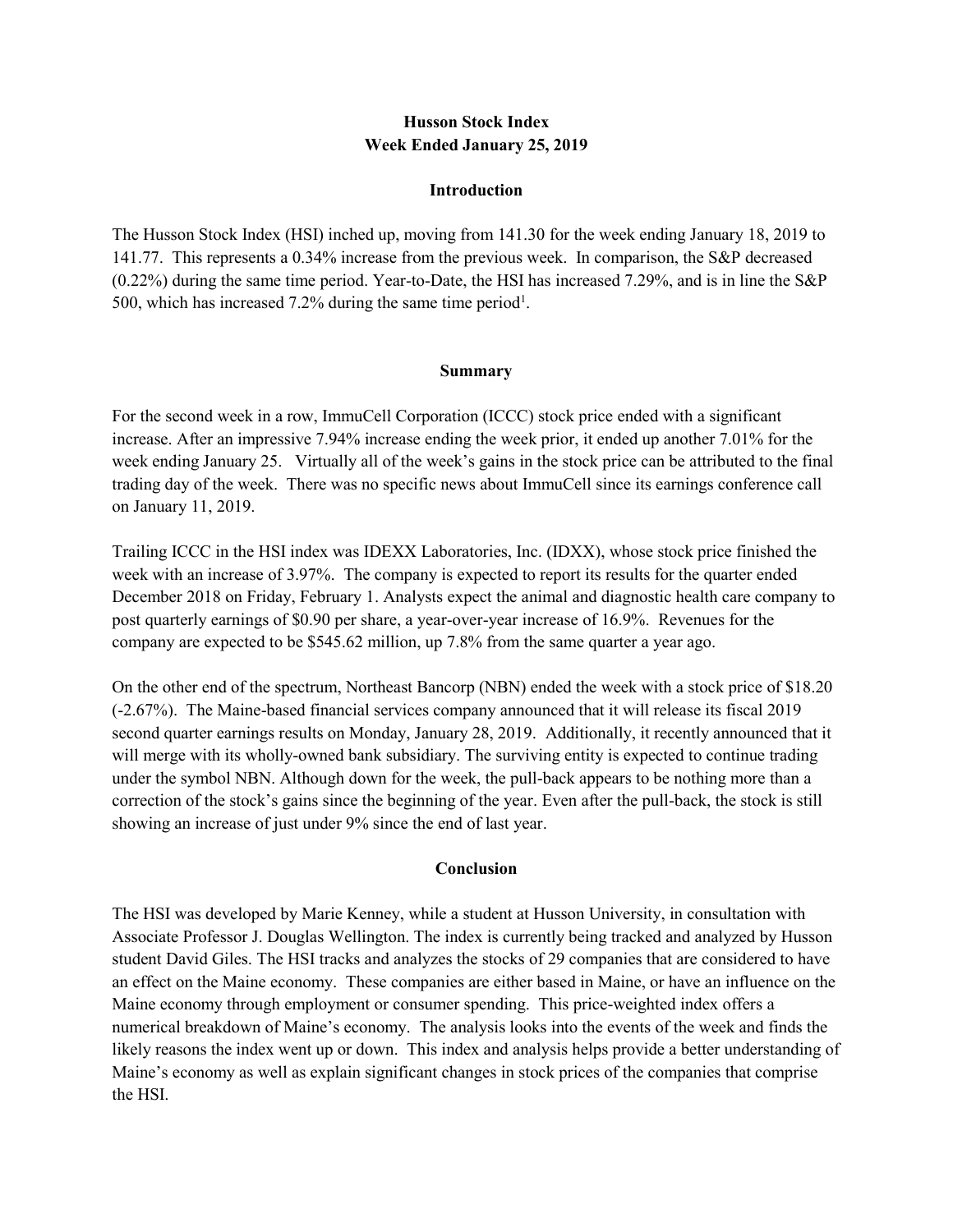*<sup>1</sup> Calculations for week-to-week and year-to-date are calculated using end-of-week totals. For instance, the year-to-date percentage increases use the end of December 28, 2018 as the starting point, and not December 31, 2018.*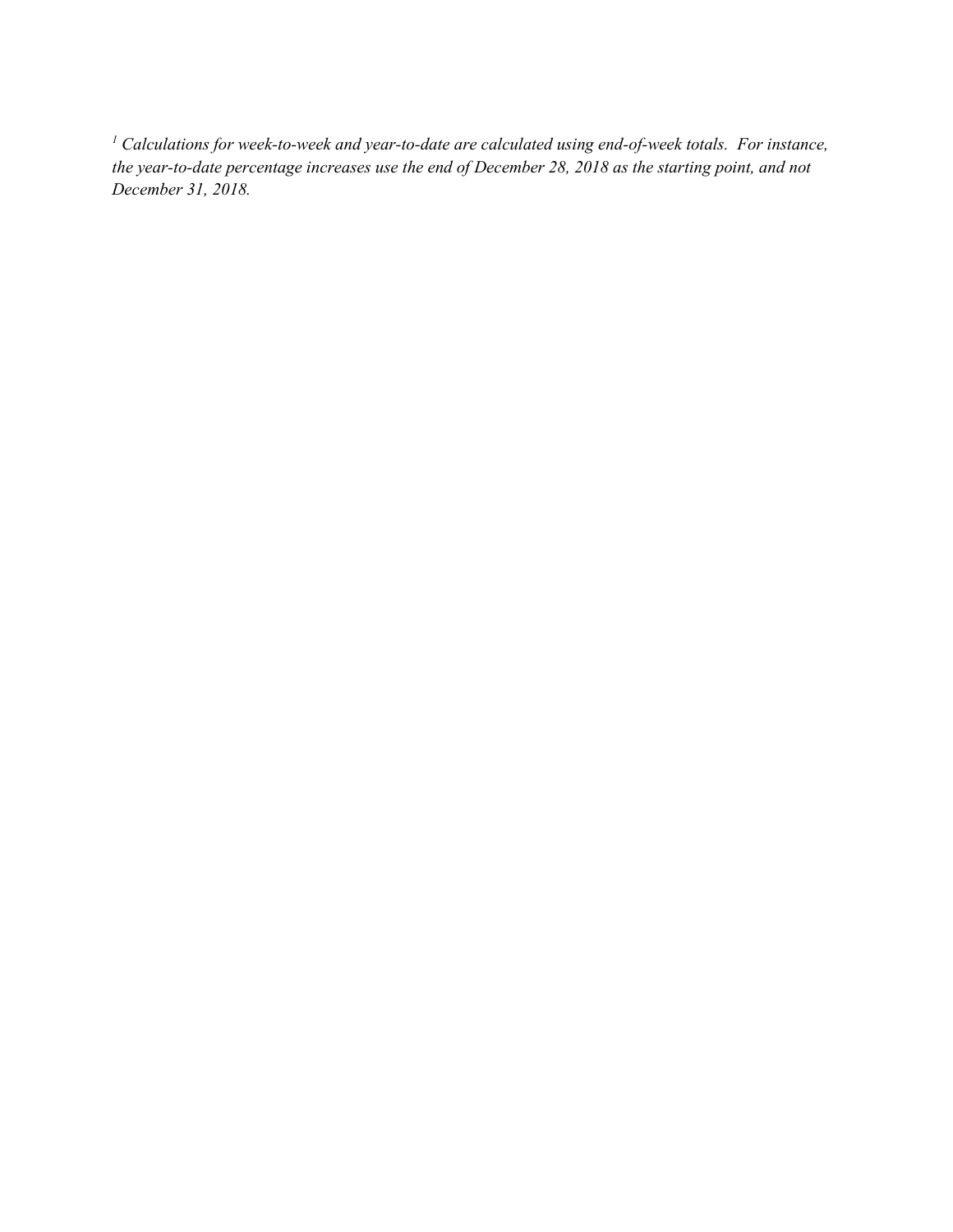# **Composition of the Husson Stock Index (HSI)**

| <b>Ticker</b><br><b>Symbol</b> | <b>Stock</b>                          | <b>Maine</b><br><b>Affiliation</b> | <b>Sector</b>                   |
|--------------------------------|---------------------------------------|------------------------------------|---------------------------------|
| <b>AGR</b>                     | Avangrid, Inc.                        | Presence                           | Utilities                       |
| <b>ANCUF</b>                   | Alimentation Couche-Tard Inc. Class B | Presence                           | <b>Consumer Staples</b>         |
| <b>ATHN</b>                    | athenahealth, Inc                     | Maine-based                        | Health Care                     |
| <b>BAC</b>                     | Bank of America Corporation           | Presence                           | Financials                      |
| <b>BHB</b>                     | <b>Bar Harbor Bankshares</b>          | Maine-based                        | Financials                      |
| CAC                            | <b>Camden National Corporation</b>    | Maine-based                        | Financials                      |
| <b>CHTR</b>                    | Charter Communications, Inc.          | Presence                           | <b>Communications Services</b>  |
| CL                             | Colgate-Palmolive Company             | Maine-based                        | <b>Consumer Staples</b>         |
| <b>DRI</b>                     | Darden Restaurants, Inc.              | Presence                           | <b>Consumer Discretionaries</b> |
| <b>FNLC</b>                    | The First Bancorp, Inc.               | Maine-based                        | Financials                      |
| GD                             | <b>General Dynamics Corporation</b>   | Presence                           | Industrials                     |
| <b>HLT</b>                     | Hilton Worldwide Holdings Inc.        | Presence                           | <b>Consumer Discretionaries</b> |
| HD                             | The Home Depot, Inc.                  | Presence                           | <b>Consumer Discretionaries</b> |
| <b>ICCC</b>                    | ImmuCell Corporation                  | Maine-based                        | Health Care                     |
| <b>IDXX</b>                    | IDEXX Laboratories, Inc.              | Maine-based                        | Health Care                     |
| LOW                            | Lowe's Companies, Inc.                | Presence                           | <b>Consumer Discretionaries</b> |
| <b>MCD</b>                     | McDonald's Corporation                | Presence                           | <b>Consumer Discretionaries</b> |
| <b>NBN</b>                     | Northeast Bancorp                     | Maine-based                        | Financials                      |
| <b>PENN</b>                    | Penn National Gaming, Inc.            | Presence                           | <b>Consumer Discretionaries</b> |
| <b>RAD</b>                     | Rite Aid Corporation                  | Presence                           | <b>Consumer Staples</b>         |
| TD                             | The Toronto-Dominion Bank             | Presence                           | Financials                      |
| <b>TMUS</b>                    | T-Mobile US, Inc.                     | Presence                           | <b>Consumer Services</b>        |
| <b>UPS</b>                     | United Parcel Service, Inc.           | Presence                           | Industrials                     |
| <b>UTX</b>                     | United Technologies Corporation       | Presence                           | Industrials                     |
| <b>UNM</b>                     | Unum Group                            | Presence                           | Financials                      |
| <b>VLO</b>                     | Valero Energy Corporation             | Presence                           | Energy                          |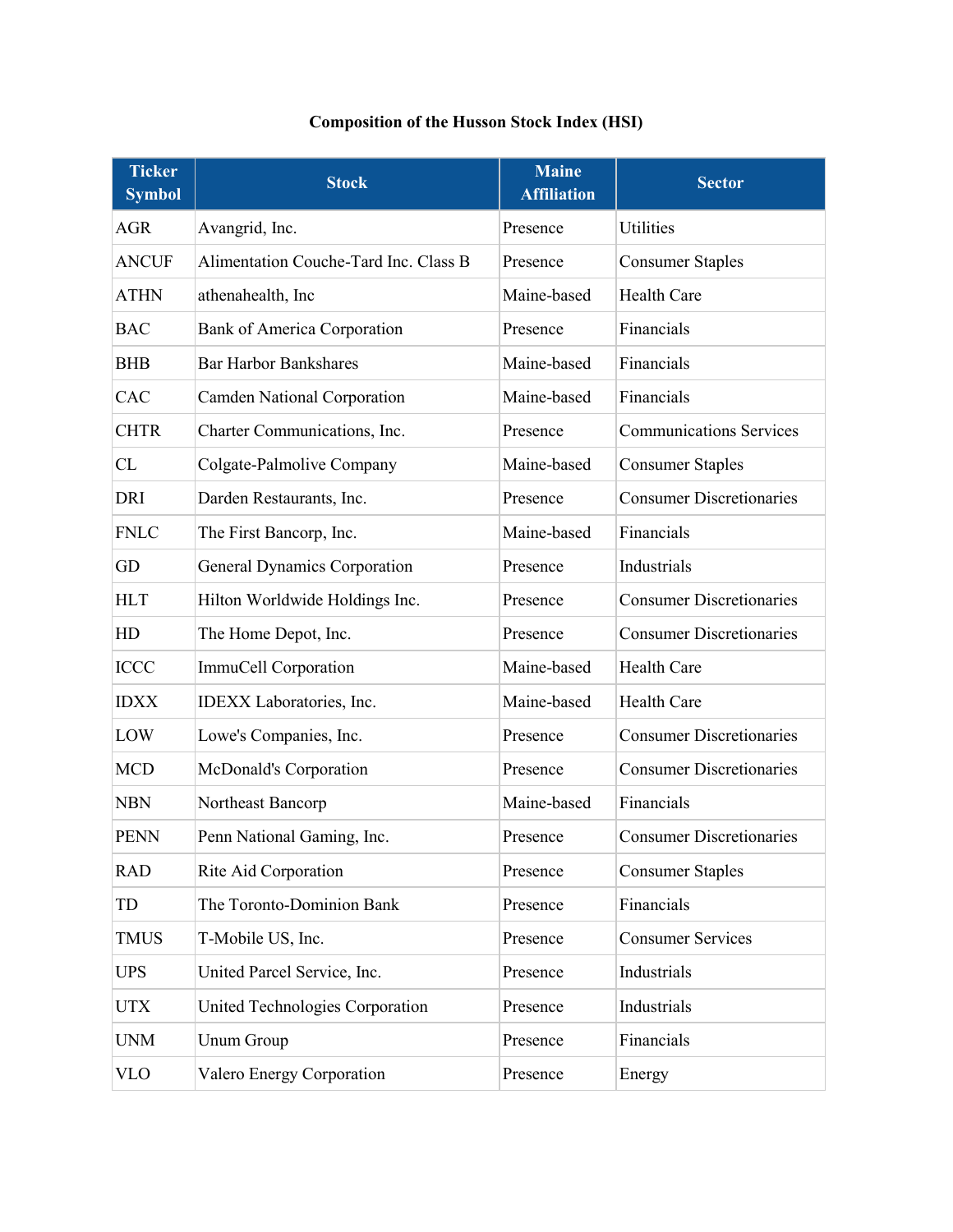| <b>WMT</b> | Walmart Inc.                   | Presence | Consumer Staples       |
|------------|--------------------------------|----------|------------------------|
| <b>WEX</b> | WEX Inc.                       | Presence | Information Technology |
| <b>WBA</b> | Walgreens Boots Alliance, Inc. | Presence | Consumer Staples       |